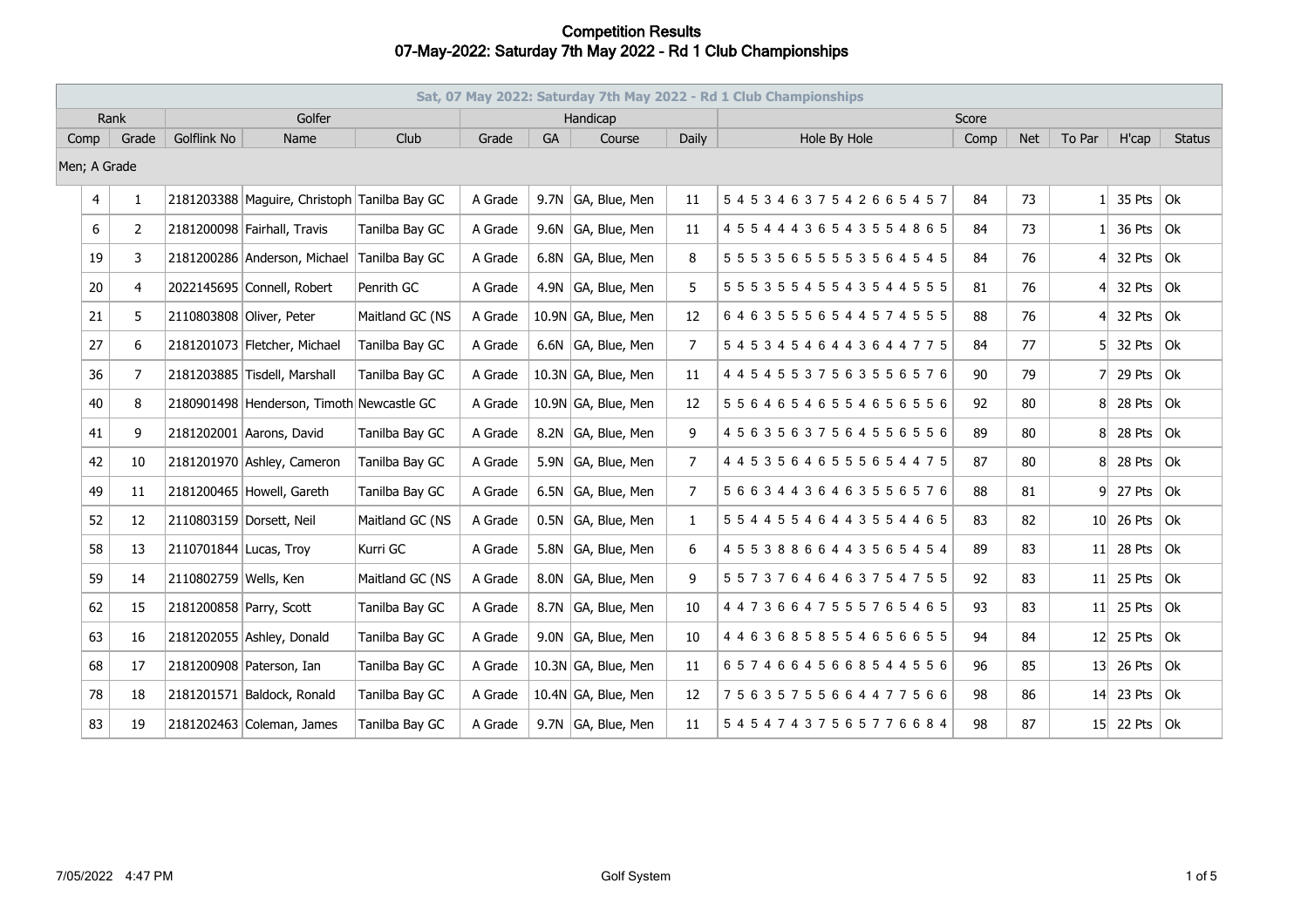| Rank                                         |              |    |                        | Golfer                      |                 |                |              | Handicap                          |            |                                    | Score |               |     |                   |        |
|----------------------------------------------|--------------|----|------------------------|-----------------------------|-----------------|----------------|--------------|-----------------------------------|------------|------------------------------------|-------|---------------|-----|-------------------|--------|
| Golflink No<br>Club<br>Grade<br>Comp<br>Name |              |    | Grade                  | GA                          | Course          | Daily          | Hole By Hole | Comp                              | <b>Net</b> | To Par                             | H'cap | <b>Status</b> |     |                   |        |
|                                              | Men; B Grade |    |                        |                             |                 |                |              |                                   |            |                                    |       |               |     |                   |        |
|                                              | $\mathbf{1}$ | 1  | 2181201812 Bevz, Oscar |                             | Tanilba Bay GC  | <b>B</b> Grade |              | 15.4N GA, Blue, Men               | 17         | 4 5 6 4 4 5 5 5 8 5 4 5 4 5 3 5 5  | 85    | 68            |     | $+4$ 41 Pts Ok    |        |
|                                              | 15           | 2  |                        | 2110802370 Friebe, Steven   | Maitland GC (NS | <b>B</b> Grade |              | 15.1N GA, Blue, Men               | 17         | 4 4 5 5 7 7 6 6 5 5 4 5 4 6 5 7 5  | 93    | 76            | 41  | 32 Pts            | Ok     |
|                                              | 16           | 3  |                        | 2181202734 Langdon, Ian     | Tanilba Bay GC  | <b>B</b> Grade |              | 14.3N GA, Blue, Men               | 16         | 65736736553564666                  | 92    | 76            | 41  | 32 Pts            | 0k     |
|                                              | 22           | 4  |                        | 2181200219 Buman, Heath     | Tanilba Bay GC  | <b>B</b> Grade |              | 13.2N GA, Blue, Men               | 15         | 65655546463564565                  | 91    | 76            | 4   | 32 Pts            | Ok     |
|                                              | 24           | 5  |                        | 2181201921 Wheeler, Jamie   | Tanilba Bay GC  | <b>B</b> Grade |              | 13.9N GA, Blue, Men               | 15         | 65545646753764467                  | 92    | 77            | 51. | 31 Pts            | Ok     |
|                                              | 29           | 6  |                        | 2181200850 Coote, David     | Tanilba Bay GC  | <b>B</b> Grade |              | 15.0N GA, Blue, Men               | 17         | 55746545774655556                  | 95    | 78            | 61  | 30 Pts $\vert$ Ok |        |
|                                              | 39           | 7  |                        | 2181202596 Clayton, John    | Tanilba Bay GC  | <b>B</b> Grade |              | 15.4N GA, Blue, Men               | 17         | 46647548633574677                  | 97    | 80            | 81. | 28 Pts            | 0k     |
|                                              | 50           | 8  |                        | 2110802742 Stewart, Richard | Maitland GC (NS | <b>B</b> Grade |              | 12.3N GA, Blue, Men               | 14         | 55736435575668755                  | 95    | 81            | 91  | 28 Pts            | 0k     |
|                                              | 54           | 9  | 2181203455 Roach, Ian  |                             | Tanilba Bay GC  | <b>B</b> Grade |              | 16.7N GA, Blue, Men               | 19         | 66656746474745676                  | 101   | 82            |     | $10$ 26 Pts       | Ok     |
|                                              | 55           | 10 | 2181203365 Swann, Neil |                             | Tanilba Bay GC  | <b>B</b> Grade |              | 13.5N GA, Blue, Men               | 15         | 55746626666754486                  | 97    | 82            |     | $10$ 28 Pts       | 0k     |
|                                              | 60           | 11 | 2181200632 Moran, Les  |                             | Tanilba Bay GC  | <b>B</b> Grade |              | 14.9N $ GA$ , Blue, Men           | 17         | 56525568953656767                  | 100   | 83            |     | $11$ 27 Pts       | Ok     |
|                                              | 61           | 12 |                        | 2181202494 Nicoll, Anthony  | Tanilba Bay GC  | <b>B</b> Grade |              | 15.4N GA, Blue, Men               | 17         | 66646547646658756                  | 100   | 83            |     | $11$ 27 Pts       | 0k     |
|                                              | 64           | 13 | 2181201474 McKay, Ron  |                             | Tanilba Bay GC  | <b>B</b> Grade |              | 16.1N $\overline{GA}$ , Blue, Men | 18         | 66755547753555859                  | 102   | 84            |     | $12$ 26 Pts       | 0k     |
|                                              | 67           | 14 |                        | 2181201366 Broadfoot, Allan | Tanilba Bay GC  | <b>B</b> Grade |              | 14.6N GA, Blue, Men               | 16         | 55837667553756757                  | 101   | 85            |     | $13$ 23 Pts       | 0k     |
|                                              | 69           | 15 |                        | 2181200717 Richards, Philip | Tanilba Bay GC  | <b>B</b> Grade |              | 15.5N GA, Blue, Men               | 17         | 76635848553666577                  | 102   | 85            |     | $13$ 24 Pts       | 0k     |
|                                              | 74           | 16 | 2110800114 Hure, Kevin |                             | Maitland GC (NS | <b>B</b> Grade |              | 13.5N GA, Blue, Men               | 15         | 55658668543575667                  | 101   | 86            |     | $14$ 23 Pts       | $ $ Ok |
|                                              | 88           | 17 |                        | 2181201072 Fittock, Dale    | Tanilba Bay GC  | <b>B</b> Grade |              | 13.3N GA, Blue, Men               | 15         | 5 5 6 5 6 5 4 6 6 5 4 9 6 10 7 4 6 | 103   | 88            |     | $16$ 24 Pts       | 0k     |
|                                              | 91           | 18 |                        | 2181202437 Watson, Anthony  | Tanilba Bay GC  | <b>B</b> Grade |              | 14.5N GA, Blue, Men               | 16         | 58748848653859576                  | 109   | 93            |     | $21$ 20 Pts Ok    |        |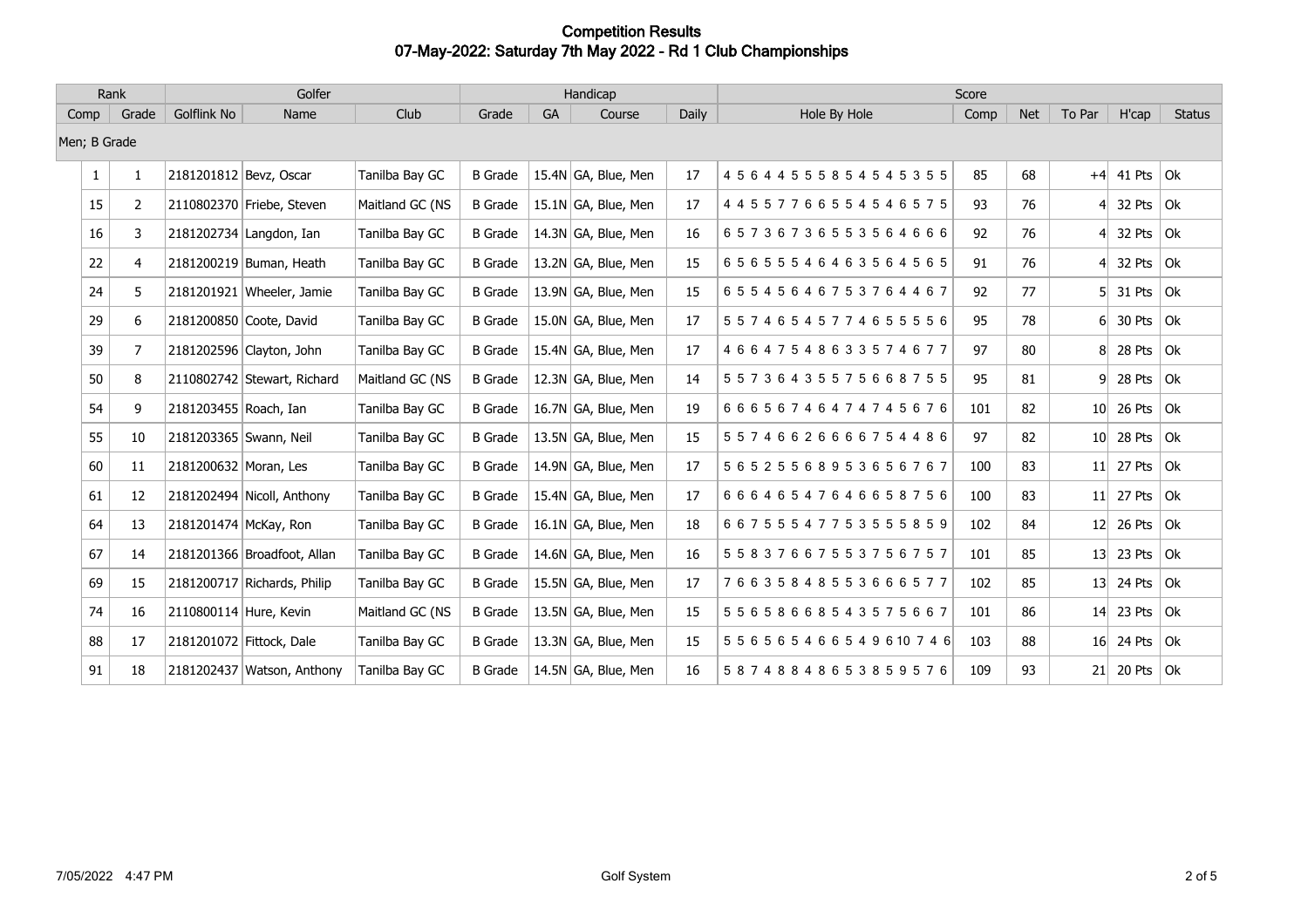| Rank         |                |                | Golfer                  |                                            |                    |         | Handicap |                                   |       | Score                              |      |            |                |               |               |
|--------------|----------------|----------------|-------------------------|--------------------------------------------|--------------------|---------|----------|-----------------------------------|-------|------------------------------------|------|------------|----------------|---------------|---------------|
| Comp         |                | Grade          | Golflink No             | Name                                       | Club               | Grade   | GA       | Course                            | Daily | Hole By Hole                       | Comp | <b>Net</b> | To Par         | H'cap         | <b>Status</b> |
| Men; C Grade |                |                |                         |                                            |                    |         |          |                                   |       |                                    |      |            |                |               |               |
|              | $\overline{2}$ | $\mathbf{1}$   | 2181200108 Sewell, Noel |                                            | Tanilba Bay GC     | C Grade |          | 28.0N GA, Blue, Men               | 31    | 77666748644665574                  | 102  | 71         |                | $+1$ 37 Pts   | $ $ Ok        |
|              | 3              | $\overline{2}$ |                         | 2181201134 Osborne, William                | Tanilba Bay GC     | C Grade |          | 21.6N GA, Blue, Men               | 24    | 5 5 5 4 6 5 4 7 6 5 4 5 7 5 5 6 7  | 96   | 72         |                | $0$ 36 Pts    | l Ok          |
|              | $\sqrt{5}$     | 3              |                         | 2110701868 Lucas Snr, Anthon Kurri GC      |                    | C Grade |          | 20.5N GA, Blue, Men               | 23    | 65636536662845777                  | 96   | 73         |                | 35 Pts        | $ $ Ok        |
|              | $\overline{7}$ | 4              |                         | 2110703058 Lucas, Andrew                   | Kurri GC           | C Grade |          | 21.4N GA, Blue, Men               | 24    | 64535586564455697                  | 97   | 73         |                | 38 Pts        | $ $ Ok        |
|              | 8              | 5              |                         | 2181201626 Hodges, Jake                    | Tanilba Bay GC     | C Grade |          | 23.1N GA, Blue, Men               | 26    | 65545565664865567                  | 99   | 73         |                | 35 Pts        | $ $ Ok        |
|              | 9              | 6              |                         | 2181200870 Nelson, Robert                  | Tanilba Bay GC     | C Grade |          | 21.0N GA, Blue, Men               | 23    | 56746757554646566                  | 97   | 74         | 2              | 34 Pts        | $ $ Ok        |
|              | 10             | 7              |                         | 2181201839 Martin, Edwin                   | Tanilba Bay GC     | C Grade |          | 25.8N GA, Blue, Men               | 29    | 6 6 7 3 6 6 5 6 8 6 3 7 10 4 4 6 6 | 103  | 74         | 2              | 36 Pts        | $ $ Ok        |
|              | 11             | 8              | 2181200881 Weir, Tony   |                                            | Tanilba Bay GC     | C Grade |          | 21.6N GA, Blue, Men               | 24    | 54736846564677556                  | 98   | 74         | 21             | 34 Pts        | $ $ Ok        |
|              | 12             | 9              |                         | 2181203355 Treharne, Larry                 | Tanilba Bay GC     | C Grade |          | 20.5N GA, Blue, Men               | 23    | 57635647755765556                  | 98   | 75         | 31             | 33 Pts        | $ $ Ok        |
|              | 13             | 10             |                         | 2181203101 McLeay, Scott                   | Tanilba Bay GC     | C Grade |          | 22.0N GA, Blue, Men               | 24    | 65746637653757576                  | 99   | 75         | 31             | 33 Pts        | $ $ Ok        |
|              | 14             | 11             |                         | 2180903323 Sparks, Kristopher Newcastle GC |                    | C Grade |          | 32.7N GA, Blue, Men               | 36    | 676455410595655896                 | 111  | 75         | 31             | 36 Pts        | $ $ Ok        |
|              | 17             | 12             |                         | 2181203513 Williams, Michael               | Tanilba Bay GC     | C Grade |          | 18.5N GA, Blue, Men               | 21    | 4 5 6 5 6 5 4 8 7 5 4 5 5 6 5 8 5  | 97   | 76         | 4 <sup>1</sup> | 32 Pts        | $ $ Ok        |
|              | $18\,$         | 13             |                         | 2181200310 Chapman, Gary                   | Tanilba Bay GC     | C Grade |          | 18.0N GA, Blue, Men               | 20    | 5 5 6 3 7 5 4 8 5 5 4 7 5 4 5 6 8  | 96   | 76         |                | 32 Pts        | $ $ Ok        |
|              | 23             | 14             |                         | 2181201982 McDevitt, Dennis                | Tanilba Bay GC     | C Grade |          | 21.9N GA, Blue, Men               | 24    | 5 6 5 4 6 7 4 7 5 5 4 5 4 5 6 11 6 | 100  | 76         | 41             | 35 Pts        | $ $ Ok        |
|              | 28             | 15             |                         | 2181200787 Smith, Adrian                   | Tanilba Bay GC     | C Grade |          | 24.5N GA, Blue, Men               | 27    | 5 5 8 3 7 8 4 7 7 5 4 5 6 8 6 6 6  | 105  | 78         |                | $6$ 31 Pts    | $ $ Ok        |
|              | 30             | 16             |                         | 2181200223 Burkett, Andrew                 | Tanilba Bay GC     | C Grade |          | 23.5N GA, Blue, Men               | 26    | 64947747554875566                  | 104  | 78         | 6              | 30 Pts        | $ $ Ok        |
|              | 31             | 17             |                         | 2181202163 Herbert, Craig                  | Tanilba Bay GC     | C Grade |          | 19.4N GA, Blue, Men               | 22    | 65648637754745656                  | 101  | 79         | 7              | 30 Pts        | $ $ Ok        |
|              | 32             | 18             |                         | 2181201101 Hughes, Dean                    | Tanilba Bay GC     | C Grade |          | 21.4N GA, Blue, Men               | 24    | 56756648673566558                  | 103  | 79         | 7              | 29 Pts        | $ $ Ok        |
|              | 33             | 19             |                         | 2181202607 Jamieson, David                 | Tanilba Bay GC     | C Grade |          | $18.1N$ GA, Blue, Men             | 20    | 54647547683645668                  | 99   | 79         | 71             | 30 Pts        | Ok            |
|              | 35             | 20             |                         | 2181201259 Porter, Bryan                   | Tanilba Bay GC     | C Grade |          | 22.8N GA, Blue, Men               | 25    | 66747547663666687                  | 104  | 79         | 71             | 29 Pts        | $ $ Ok        |
|              | 37             | 21             |                         | 2510900073 Lucas, Frank                    | <b>Viney Creek</b> | C Grade |          | 19.0N GA, Blue, Men               | 21    | 68747568554753457                  | 101  | 80         |                | 8 29 Pts      | Ok            |
|              | 43             | 22             | 2181200505 Kalie, Ross  |                                            | Tanilba Bay GC     | C Grade |          | $21.1N$ GA, Blue, Men             | 23    | 77756759563655655                  | 104  | 81         | 9              | 28 Pts        | $ $ Ok        |
|              | 44             | 23             |                         | 2181200211 Brown, Richard                  | Tanilba Bay GC     | C Grade |          | 20.6N GA, Blue, Men               | 23    | 56856768644675466                  | 104  | 81         | 91             | 27 Pts        | $ $ Ok        |
|              | 45             | 24             |                         | 2181202810 Prater, Jimmy                   | Tanilba Bay GC     | C Grade |          | 19.4N $\overline{GA}$ , Blue, Men | 22    | 5 6 6 6 8 8 4 5 5 6 4 7 7 6 5 5 6  | 103  | 81         |                | $9$ 27 Pts Ok |               |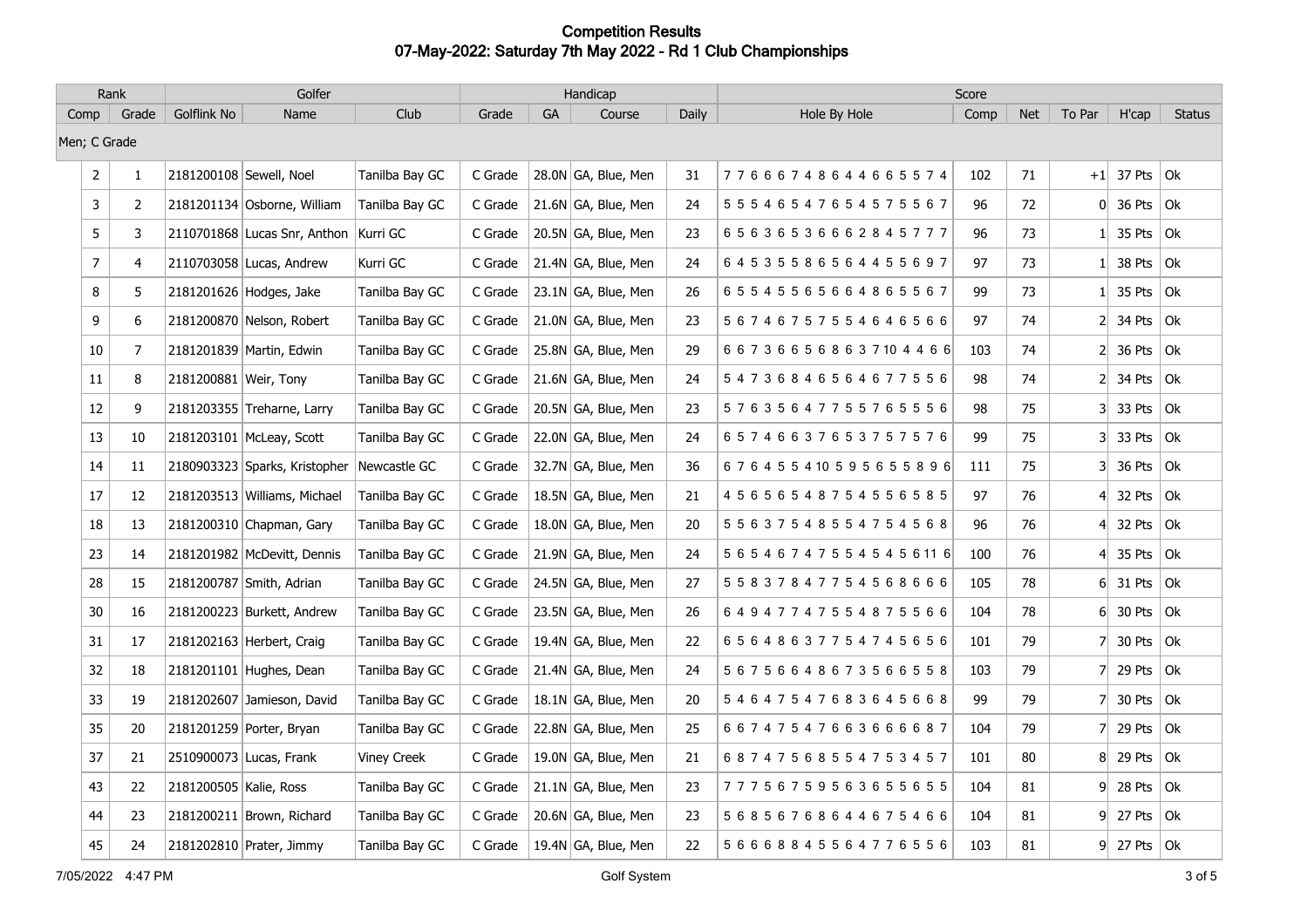| Rank |       |                         | Golfer                                      |                 |         |           | Handicap            |       |                                    | Score |            |        |                  |               |
|------|-------|-------------------------|---------------------------------------------|-----------------|---------|-----------|---------------------|-------|------------------------------------|-------|------------|--------|------------------|---------------|
| Comp | Grade | Golflink No             | Name                                        | Club            | Grade   | <b>GA</b> | Course              | Daily | Hole By Hole                       | Comp  | <b>Net</b> | To Par | H'cap            | <b>Status</b> |
| 46   | 25    | 2181200370 Guy, Robert  |                                             | Tanilba Bay GC  | C Grade |           | 29.3N GA, Blue, Men | 33    | 676367411564986511                 | 114   | 81         | 9      | 32 Pts $ $ Ok    |               |
| 47   | 26    |                         | 2181203838 Smithson, Jeffrey                | Tanilba Bay GC  | C Grade |           | 21.4N GA, Blue, Men | 24    | 5 5 8 4 6 5 4 6 7 7 6 6 5 6 4 7 8  | 105   | 81         |        | $9$ 27 Pts Ok    |               |
| 48   | 27    | 2181200276 Collins, Rod |                                             | Tanilba Bay GC  | C Grade |           | 26.0N GA, Blue, Men | 29    | 64846748576687668                  | 110   | 81         |        | $9$ 27 Pts Ok    |               |
| 51   | 28    |                         | 2181201111 Lindup, Shane                    | Tanilba Bay GC  | C Grade |           | 23.6N GA, Blue, Men | 26    | 87846566756667575                  | 108   | 82         |        | $10$ 27 Pts      | $ $ Ok        |
| 53   | 29    |                         | 2181200609 Bloxham, Anthony                 | Tanilba Bay GC  | C Grade |           | 26.5N GA, Blue, Men | 29    | 575491037683943876                 | 111   | 82         |        | $10$ 31 Pts      | Ok            |
| 56   | 30    |                         | 2181201205 Chisholm, Stephen Tanilba Bay GC |                 | C Grade |           | 26.1N GA, Blue, Men | 29    | 77967747663867756                  | 112   | 83         |        | 11 25 Pts $ 0k $ |               |
| 57   | 31    |                         | 2110800716 Oswald, Steve                    | Maitland GC (NS | C Grade |           | 17.6N GA, Blue, Men | 20    | 46837757763765657                  | 103   | 83         | 11     | 25 Pts           | $ $ Ok        |
| 65   | 32    |                         | 2181202901 Brewster, Matthew Tanilba Bay GC |                 | C Grade |           | 28.5N GA, Blue, Men | 32    | 678467510778956557                 | 117   | 85         |        | 13 26 Pts $ 0k $ |               |
| 66   | 33    |                         | 2110802134 Oswald, Tom                      | Maitland GC (NS | C Grade |           | 20.7N GA, Blue, Men | 23    | 66846667764776567                  | 108   | 85         |        | 13 23 Pts $ 0k $ |               |
| 70   | 34    |                         | 2110803809 Horn, Darrell                    | Maitland GC (NS | C Grade |           | 23.3N GA, Blue, Men | 26    | 775567576837665610                 | 111   | 85         |        | $13$ 25 Pts      | Ok            |
| 71   | 35    |                         | 2181200052 Harding, Mark                    | Tanilba Bay GC  | C Grade |           | 24.3N GA, Blue, Men | 27    | 656485578627647912                 | 112   | 85         |        | $13$ 28 Pts      | 0k            |
| 72   | 36    |                         | 2181200469 Hughes, Arthur                   | Tanilba Bay GC  | C Grade |           | 25.8N GA, Blue, Men | 29    | 658476376839666109                 | 114   | 85         |        | $13$ 27 Pts      | Ok            |
| 73   | 37    |                         | 2181203013 Cottrell, Brian                  | Tanilba Bay GC  | C Grade |           | 20.0N GA, Blue, Men | 22    | 76796558553666666                  | 108   | 86         | 14     | 25 Pts           | Ok            |
| 75   | 38    |                         | 2181202795 Anderson, Warren                 | Tanilba Bay GC  | C Grade |           | 23.4N GA, Blue, Men | 26    | 76748648964668568                  | 112   | 86         | 14     | 24 Pts           | 0k            |
| 76   | 39    |                         | 2181200875 Parkinson, Barry                 | Tanilba Bay GC  | C Grade |           | 28.5N GA, Blue, Men | 32    | 78848747787665688                  | 118   | 86         |        | 14 23 Pts $ 0k $ |               |
| 77   | 40    |                         | 2181203213 Hartigan, Stephen                | Tanilba Bay GC  | C Grade |           | 19.7N GA, Blue, Men | 22    | 76738648554787676                  | 108   | 86         |        | $14$ 22 Pts      | l Ok          |
| 79   | 41    | 2181201543 Lilly, Paul  |                                             | Tanilba Bay GC  | C Grade |           | 25.2N GA, Blue, Men | 28    | 95747747674787677                  | 114   | 86         |        | $14$ 24 Pts      | Ok            |
| 81   | 42    | 2110804566 Gale, Peter  |                                             | Maitland GC (NS | C Grade |           | 21.7N GA, Blue, Men | 24    | 54748938553866887                  | 111   | 87         |        | 15 24 Pts        | l Ok          |
| 82   | 43    |                         | 2181200055 Gresham, John                    | Tanilba Bay GC  | C Grade |           | 20.0N GA, Blue, Men | 22    | 656455668646757109                 | 109   | 87         | 15     | 25 Pts           | 0k            |
| 85   | 44    |                         | 2181200403 Hamson, Leslie                   | Tanilba Bay GC  | C Grade |           | 20.5N GA, Blue, Men | 23    | 5 5 8 3 6 5 5 10 10 7 3 6 6 7 6 7  | 111   | 88         |        | 16 24 Pts $ 0k $ |               |
| 86   | 45    |                         | 2110803936 Davies, Gregory                  | Maitland GC (NS | C Grade |           | 20.4N GA, Blue, Men | 23    | 757368510554766887                 | 111   | 88         |        | 16 23 Pts        | ∣Ok           |
| 87   | 46    |                         | 2111600130 Hawes, Stephen                   | Paterson GC     | C Grade |           | 30.5N GA, Blue, Men | 34    | 66756878865787589                  | 122   | 88         |        | 16 20 Pts        | l Ok          |
| 89   | 47    |                         | 2181203011 Neilson, Iain                    | Tanilba Bay GC  | C Grade |           | 24.6N GA, Blue, Men | 27    | 86747737775867778                  | 116   | 89         |        | 17 20 Pts        | $ $ Ok        |
| 92   | 48    | 2110802270 Smith, Ken   |                                             | Maitland GC (NS | C Grade |           | 19.4N GA, Blue, Men | 22    | 67745758766886867                  | 116   | 94         |        | $22$ 15 Pts      | l Ok          |
| 93   | 49    |                         | 2110803954 Gladman, Warwick Maitland GC (NS |                 | C Grade |           | 26.9N GA, Blue, Men | 30    | 11 5 9 3 10 8 5 8 6 8 5 10 6 7 5 8 | 125   | 95         |        | 23 20 Pts $ Ok$  |               |